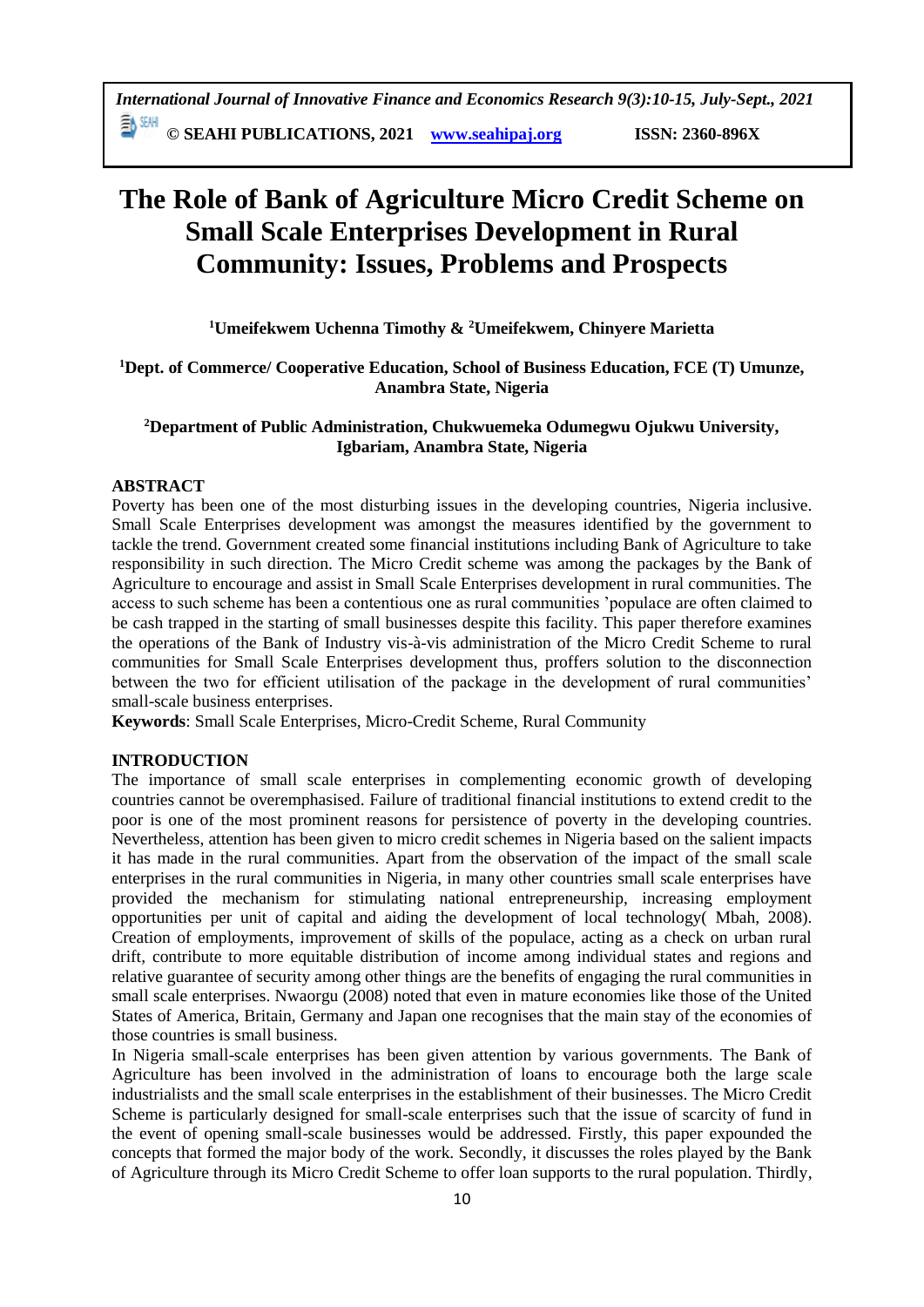it identifies and discusses the problems that are encountered by the intending beneficiaries of the scheme. Fourthly the paper proffers solution to the already identified problems to enhance free flow of transactions such that the aims of establishment of such scheme will be actualised.

#### **Explications on the Main Concepts Small-Scale Enterprises:**

The concept small-scale enterprises are a relative term which depends on the idea of the scholar in question in his definition. In some cases, small-scale enterprises are confused or deliberately used interchangeably with small-scale industries. For clarity sake, Anyanwu (2001) opined that small-scale enterprises are viewed to consist of all economic activities including trading while small-scale industries are restricted to direct productive activities, particularly manufacturing ventures. It is instructive to note that this paper centres its discussion on the small-scale enterprises even though there could exist some minor interchangeability in usage of both concepts. The Federal Ministry of Industries (2001) cited in Obi (2015), defined a small scale enterprise as an enterprise whose total cost including working capital but excluding cost of land, does not fall below One Million Naira and does not exceed Forty Million Naira and having number of employees between 11 to 35 workers.

- i. However, a small scale enterprise according to Obi (2015) is a business that is not large, in terms of its size, scope of operation, financial involvement and the workforce involved. Most small scale enterprises are owned by one entrepreneur. The detailed explanation of smallscale enterprise is very wide encompassing thus, Lawal (2000) in Obi (2015) described the characteristics of small scale enterprises as follows:
	- (i) Personal savings of the owner forms the start-up capital of the business
	- (ii) Low initial capital required
	- (iii)Simple technology
	- (iv) Low level of managerial skill
	- (v) Difficulty in accessing external funds for establishment and running the business
	- (vi) Keeping little or no records of business
	- (vii) Reluctance in risk taking by the owner to expand the business
	- (viii) Low level of education and technical expertise on the part of the business owner
	- (ix) Little influence on the market and small market share
	- (x) Small scale enterprises generally have high mortality rate
	- (xi) Concentration of management on the key man
	- (xii) Limited access to long term funds
	- (xiii) High cost of funds as a result of high interest rates and banks charges
	- (xiv) Over-dependence on imported raw materials and spare parts
	- (xv) Poor inter and intra-pectoral linkages-hence they hardly enjoy the advantages of economies of scale
	- (xvi) Poor managerial skills due to their inability to pay for skilled labour
	- (xvii) Poor product quality output
	- (xviii) Absence of research and development effort
	- (xix) Little or no training and development for their employees
	- (xx) Low entrepreneurial skills, inadequate educational or technical background
	- (xxi) Lack of adequate financial record-keeping
	- (xxii) Poor management of financial resources and inability to distinguish between personal and business finance
	- (xxiii) High production costs due to inadequate infrastructure and wastages
	- (xxiv) Use of rather outdated and inefficient technology especially as it relates to processing, preserving and storage
	- (xxv) Lack of access to international market
	- (xxvi) Lack of succession plan
	- (xxvii) Poor access to vital information.

Looking at Lawal's outlined characteristics, one notices that there is a muddle up of both characteristics of Small-scale Enterprises and Small-scale industries Be it as it may, on the foregoing, Small-scale enterprises are known for its obvious characteristics as stated in a concise form below.

i. Low capital: The small-scale enterprise does not require huge sum of money to start.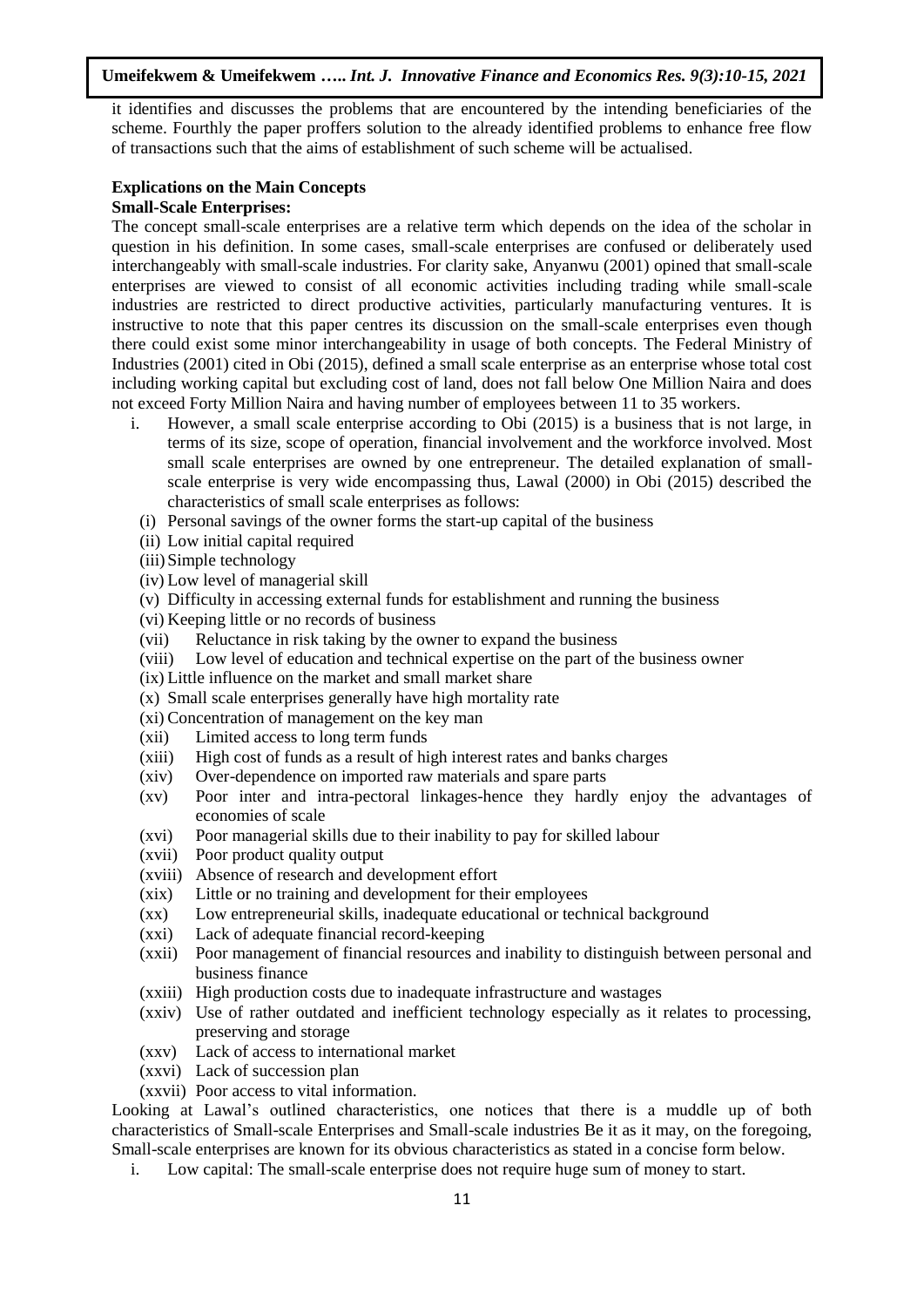- ii. Low sales: Because of the smallness in size of the business, the overall sales per day does not look quite substantive.
- iii. Existence of very few labour force: The small-scale enterprise in most cases is run by an individual or very few persons acting on auxiliary capacity and often not on a pay role.
- iv. Limited coverage: The coverage of such business maybe just in one site because low capital investments.
- v. Independent ownership: The person running a small-scale business is often the owner of the business therefore he is not accountable to anyone.
- vi. Absence of proper records of transactions: The nature of a small-scale enterprises especially in rural areas in most cases does not give room for proper documentation of daily transactions.

## **Micro-Credit**

Micro-Credit is a common form of microfinance that involves an extremely small loan given to an individual to help them become self-employed or grow a small business. These borrowers tend to be low-income individuals. According to the guidelines for operations of micro credit fund the objectives of the Micro Credit Fund shall be:

- i. To complement the poverty and small and micro credit interventions by Government at all levels as well as the activities of the Microfinance banks in supplying a large but cheap source of finance to the small and micro entrepreneurs.
- ii. To ensure a wider and equitable distribution of credit around the country to deserving entrepreneurs by allowing State Governments to engage in wholesale borrowing from the banks and on-lend or distribute to the entrepreneurs in their respective states
- iii. To motivate the State and Local Governments to comply with the requirements of the Microfinance Policy and Regulatory Framework that they devote at least one percent of their annual budgets to microfinance.
- iv. To strengthen the institutional, organizational and technical capacity of the agencies that will administer the credit, including the microfinance banks, and also strengthens the technical capacity of the beneficiaries.

The guidelines also specified the areas the beneficiary should invest when the loan is accessed. The loans obtained shall be used for any of the following activities engaged in by small and micro entrepreneurs;

- i. Agriculture and agro allied
- ii. Cottage industries
- iii. Trade/commerce.
- iv. Services

The importance and advantages of micro credit schemes to poor households in the rural areas in starting small scale enterprises cannot be overemphasised. Yunus (2003) opined that micro-credit schemes have developed unique characteristics in terms of unconventional approaches, organizational and lending procedures that have resulted in high rates of repayments, savings mobilization and the ability to nurture a culture of commitment and self-reliance of poor people. Hirschland, (2003) cited in Ogunrinola and Alege (2007) observe that given their inability to meet the requirements of formal financial institutions, the rural and urban poor are turning to microfinance institutions (MFIs) to meet their intermediate financial needs.

Buttressing their arguments, they outlined some constraining factors that could dissuade poor households in rural areas from qualification to loans in formal financial institutions for opening small scale businesses, for them, the paperwork needed for opening, operating and closing accounts; the high initial amount required for opening an account; the minimum balance required for an ongoing account; the collateral required for loan purposes and the travel time to, plus the waiting period in the banks.

## **Bank of Agriculture Overview and Historical Development**

Bank of Agriculture is a Nigerian government sponsored bank that provides credit facilities to both small and large scale farmers and small businesses within rural areas. Bank of Agriculture's history can be traced to the establishment of Nigerian Agriculture Bank (NAB) in 1973. NAB was a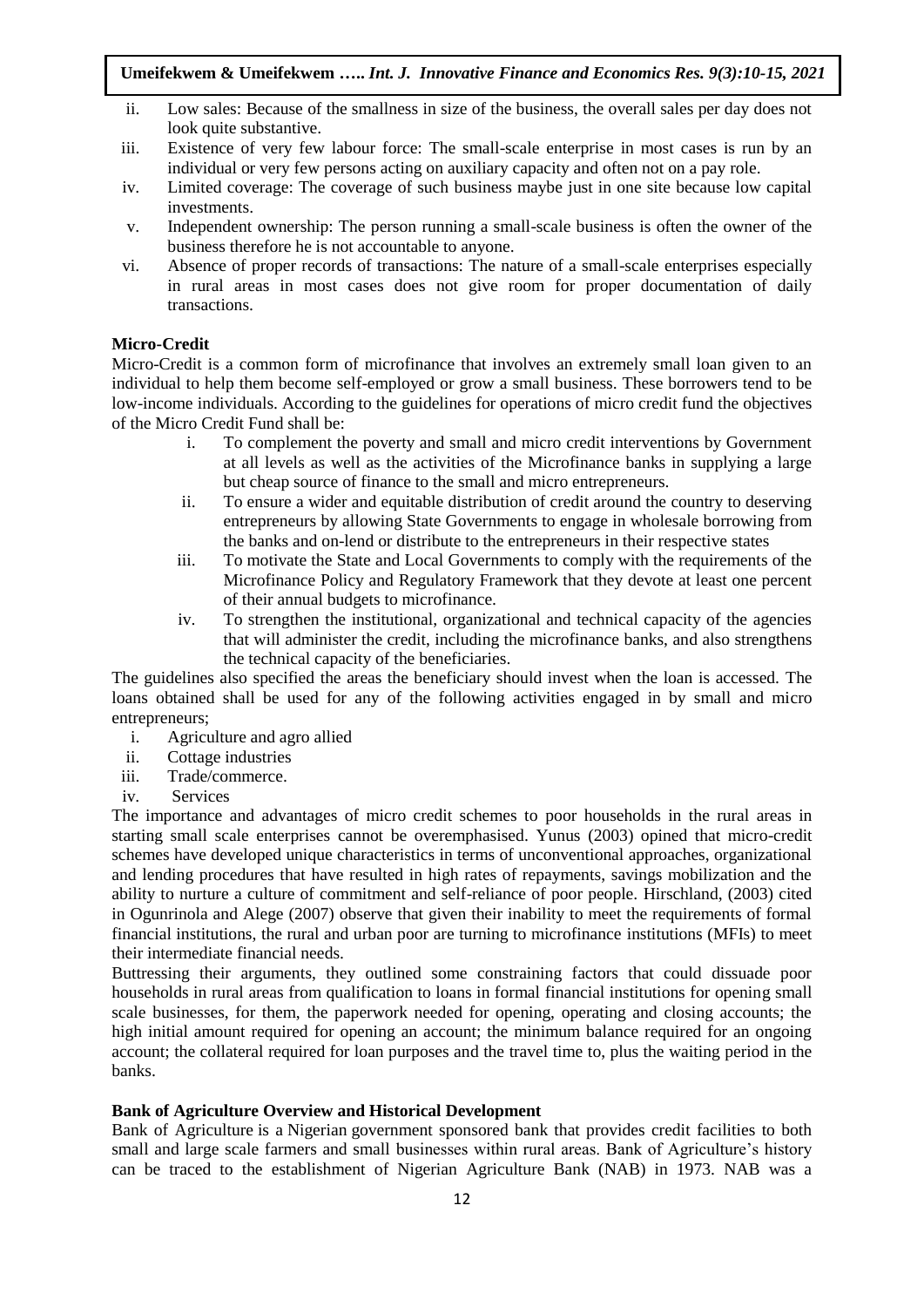government initiative to fund agriculture development projects in the country, in particular small-scale farm holders that may not have enough collateral to obtain credit facilities from commercial banks. An outcome of a restructuring of government sponsored microcredit institutions, the bank was formed in 2000 and assumed the assets of the National Agriculture and Cooperative Bank, People's Bank and the Family Economic Advancement Project. Ten years later, precisely in October 2010 as part of institutions Transformation Programme, the Bank was rebranded and named Bank of Agriculture. The BOA has 136 branches, 6 Zonal Offices and the Head Office, spread across the 36 States of Nigeria and the Federal Capital Territory. Individuals can access credit facility up to maximum of a N5, 000,000 mainly for Agricultural Projects.

The Bank of Agriculture has the following functions which include:

- i. Provides loans to support all parts of Agricultural Value Chain.
- ii. It provides non-agricultural microcredits to poor people from villages.
- iii. It contributes to the development of agricultural information systems.
- iv. The bank helps in providing rural areas with technical support and different services.
- v. It supports and create the opportunities for employment in rural areas.
- vi. The aim is not only to develop rural areas but to slow down the migration of people from rural areas to cities.
- vii. The bank contributes to the inculcation of banking services to rural areas of the society.

# **Eligibility criteria for assessment of Bank of Agriculture loans**

- A completed and signed account application form.
- **3** (Three) recent passport photographs.
- A recent copy of Utility bill ( PHCN, Water ,etc.).
- Signed Letter to the Bank.
- Signed Letter Of Set-Off.
- A photocopy of means of identification (National I.D Card, International Passports or Driver License.
- At least, a minimum of N3,000 as Initial Deposit.
- Own or operate an existing farm.

It is worthy of Note however that the criteria for assessing the Bank of Agriculture Micro Credit scheme is not entirely same as above.

Having seen the functions of Bank of Agriculture on its entirety, it is expedient to critically look at the number two function as stated above because it forms the basis for our paper.

## **The Micro Credit Scheme of Bank of Agriculture**

The bank of Agriculture Micro Credit Scheme is also known as small holders' scheme it is divided into two and each has its peculiar packages though to some extent they are interwoven by the fact that it has same target beneficiaries. The two categories are:

- i. The Micro Credit Agriculture. This one is specifically designed for people who are to engage in everything agriculture ranging from marketing, production or processing. It attracts very minimum interest rate of 14%.
- ii. The Micro Credit Non-Agriculture. This one is more relaxed in its condition because it does not limit the beneficiary to engage on only agricultural businesses. One can engage in nonagriculture related small businesses. As such, it accommodates artisans and all other small businesses like hair dressers, fashion designers, butchers, grocery food and vegetable items etc. on like the micro credit agriculture, it attracts a higher interest rate of 20%.

It is noteworthy that in either of the choice made by the potential beneficiary of the Micro Credit Scheme, the processes to accessing the loan are almost the same. The business may not be a registered one but it requires at least two guarantors.

## **Challenges of Micro-Credit Schemes**

The challenges with Micro-Credit Scheme is twin in nature one is on the part of the Bank and the other on the part of the people or customers. Firstly let us begin by discussing the challenges the bank faces in its transaction with the people. They are discussed below as follows: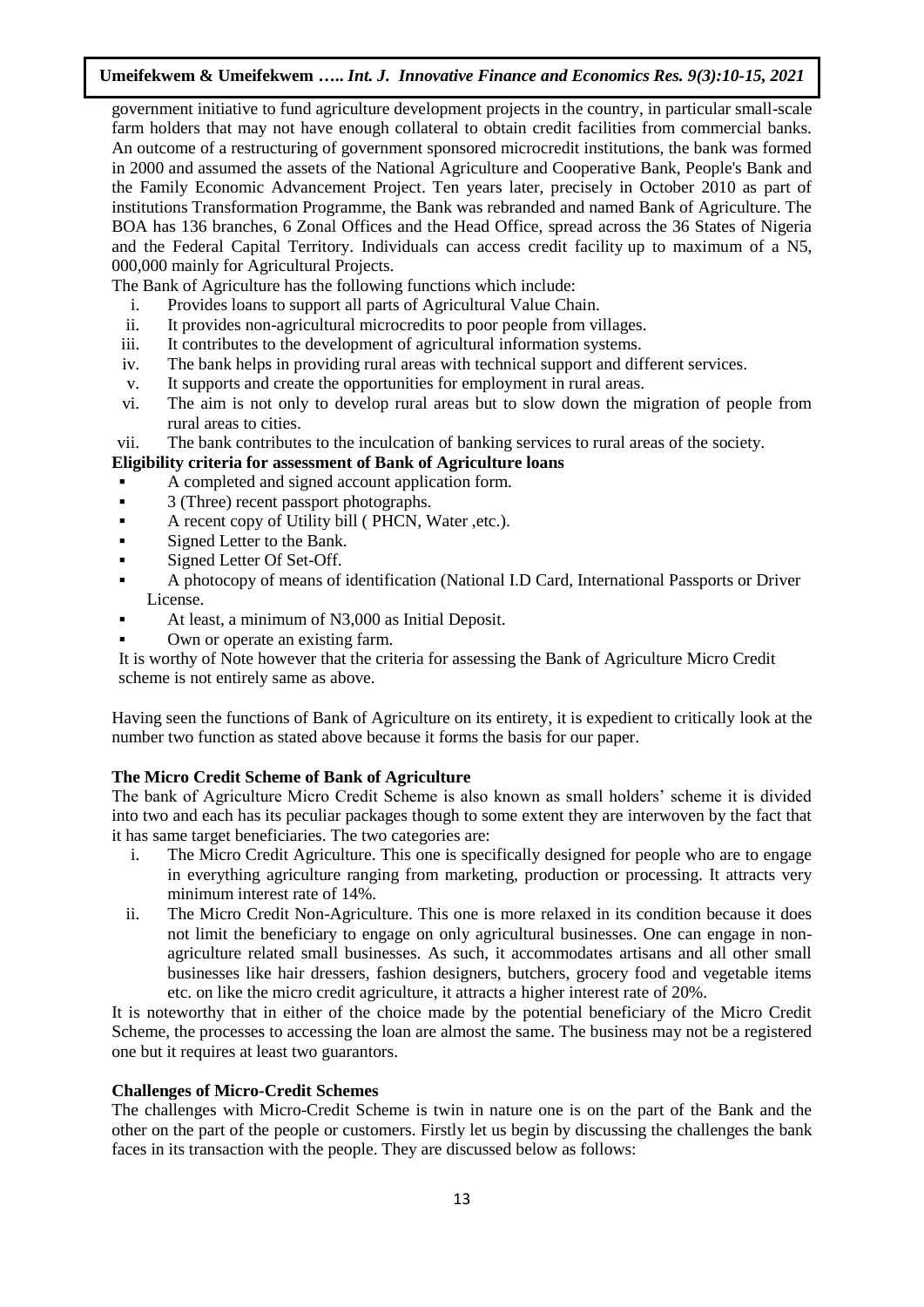- i. Rate of loan recovery. Lending to small enterprises is considered to be highly risky. The loan repayment rates are always very low. Ogunrinola and Alege (2007) observe that it is probably because micro-enterprises are faced with multi-faceted uncertainties that lead to high attrition rates.
- ii. Poor Credit Culture. Some of the beneficiaries of the micro credit scheme are insincere that some of the information furnished at the processing stage are fictitious as such it becomes very difficult to track them in event of reneging and such situation may give rise to bad debt.
- iii. Poor Records. Bank of Agriculture has not totally digitalised in their operations especially in the micro credit transactions still uses obsolete method of record keeping which could be attributable to the calibre of people they deal with, for instance information on files are kept on hard copies and that oftentimes hinders quick documentation and retrieving of information. Secondly, let us discuss the challenges the prospective beneficiaries of Bank of Agriculture Micro-Credit Scheme face in assessing the loans.
- i. Alienation of the Bank to the Target Groups. The Bank is not widely spread in the rural communities. Because the Bank of Agriculture is not located in so many rural areas, the people especially low profile ones find it very stressful going to the scanty areas they are located thereby stultifying their urge to assess the loans which invariable are meant for them.
- ii. Lack of Awareness. The Bank of Agriculture Micro- Credit Scheme is still novel to so many rural people. This is because that the Bank officials do not engage on rural sensitisation of the rural people as such those who are supposed to benefit from the scheme are ignorant of its existence hence the funds are always unassisted.
- iii. Illiteracy: The rural people are predominantly semi-illiterates who could not read or write perfectly therefore some who may have the need to assess the loan would develop the phobia of withstanding the interviews in the documentation stage.
- iv. Inability to provide surety. It is believed that the bank of Agriculture does not require collateral for eligibility to assess the loan but it is noteworthy that the people who need these loans are from the lower class in the society. It becomes obvious that getting a surety often times becomes very difficult and as such they may decline in registering interest in the Micro-Credit Scheme.
- v. Delay in Intervention. The period between application and disbursement of the fund is not automatic as such the intending beneficiaries are always sceptical applying since they cannot face the rigours of bureaucratic redtops

## **The Prospects**

The prospects of Bank of Agriculture Micro-Credit Scheme lies in their ability to address these issues as discussed below:

- i. Bring the Bank nearer to the people. Since Bank of Agriculture is responsible for the issuing of the Micro-Credit it will be worthwhile to build the Bank at least in all the Local Government areas so that the rural people would have access to the Bank and their loans.
- ii. Creating Awareness. The government should through their agencies create awareness on the existence of this scheme so that the rural people would be in the know of the scheme and also educate them on the processes of assessing the loans.
- iii. Relaxing some of the criteria for assessing the loan. Since the Micro-Credit Scheme targets the rural people, the Bank should consider the state of those intending beneficiaries especially in their ability to present a surety before the loan.
- iv. Using the Modern means of operation. The Micro- Credit Scheme of the Bank of Agriculture is to a greater extent meant for the rural people where illiteracy is prevalent, it therefore becomes imperative for the Bank to use procure modern machines that can read the papillary ridges than subjecting the illiterate ones to filling documents an signing signatures.
- v. Fast-track the intervention period. The Bank should try to eliminate some of the unnecessary delays that make the assessment of the loan very cumbersome and lengthy. Consideration should be directed to the fact that some of the applicants would want the loan for certain businesses that may be seasonal and thus delay may be a big constraint for efficiency of such business.